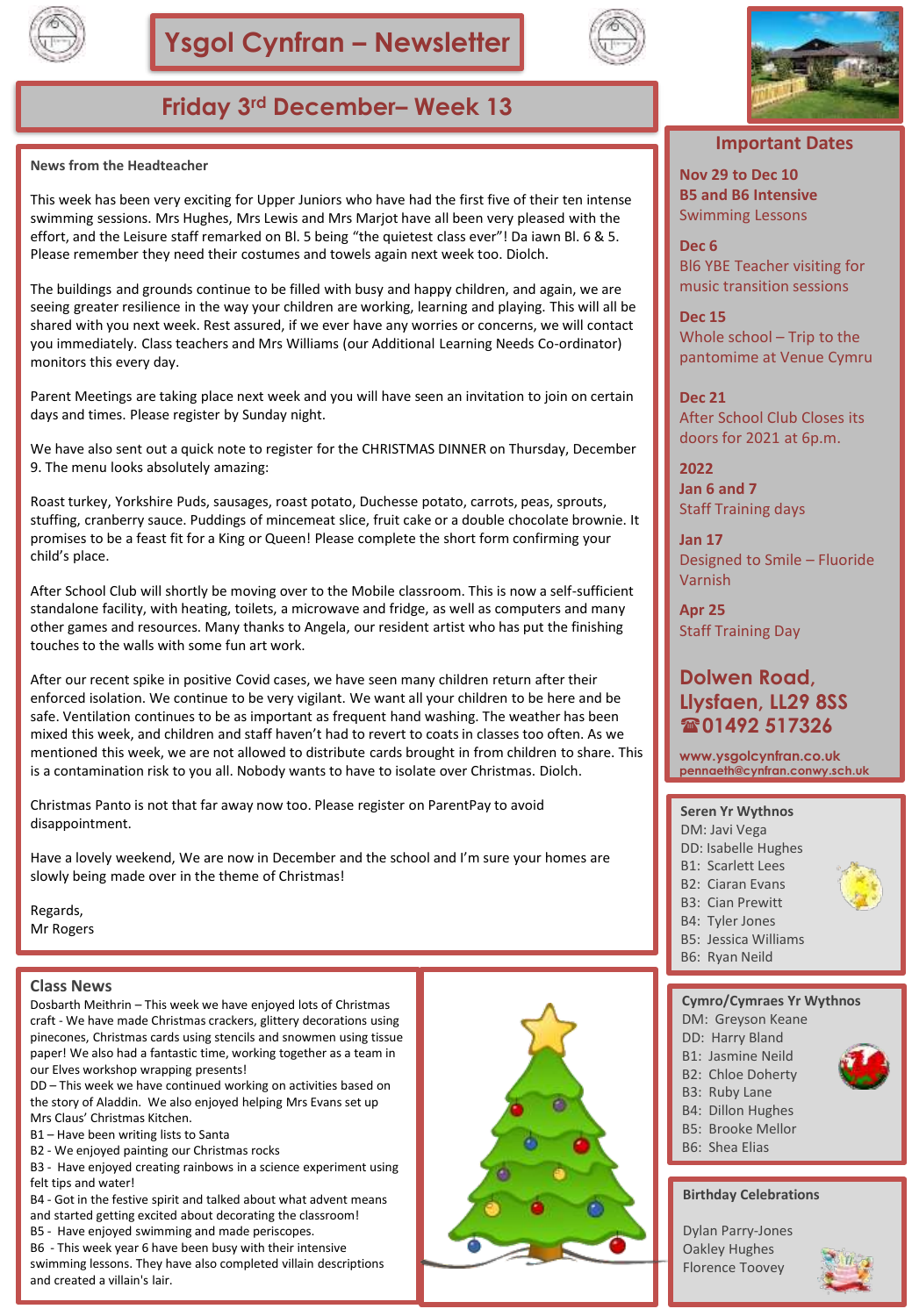## **Our week in pictures …**

FFI

問題 世界 医



Angela's been busy in the Mobile classroom, in readiness of it becoming the After School Club. Check out the artwork!